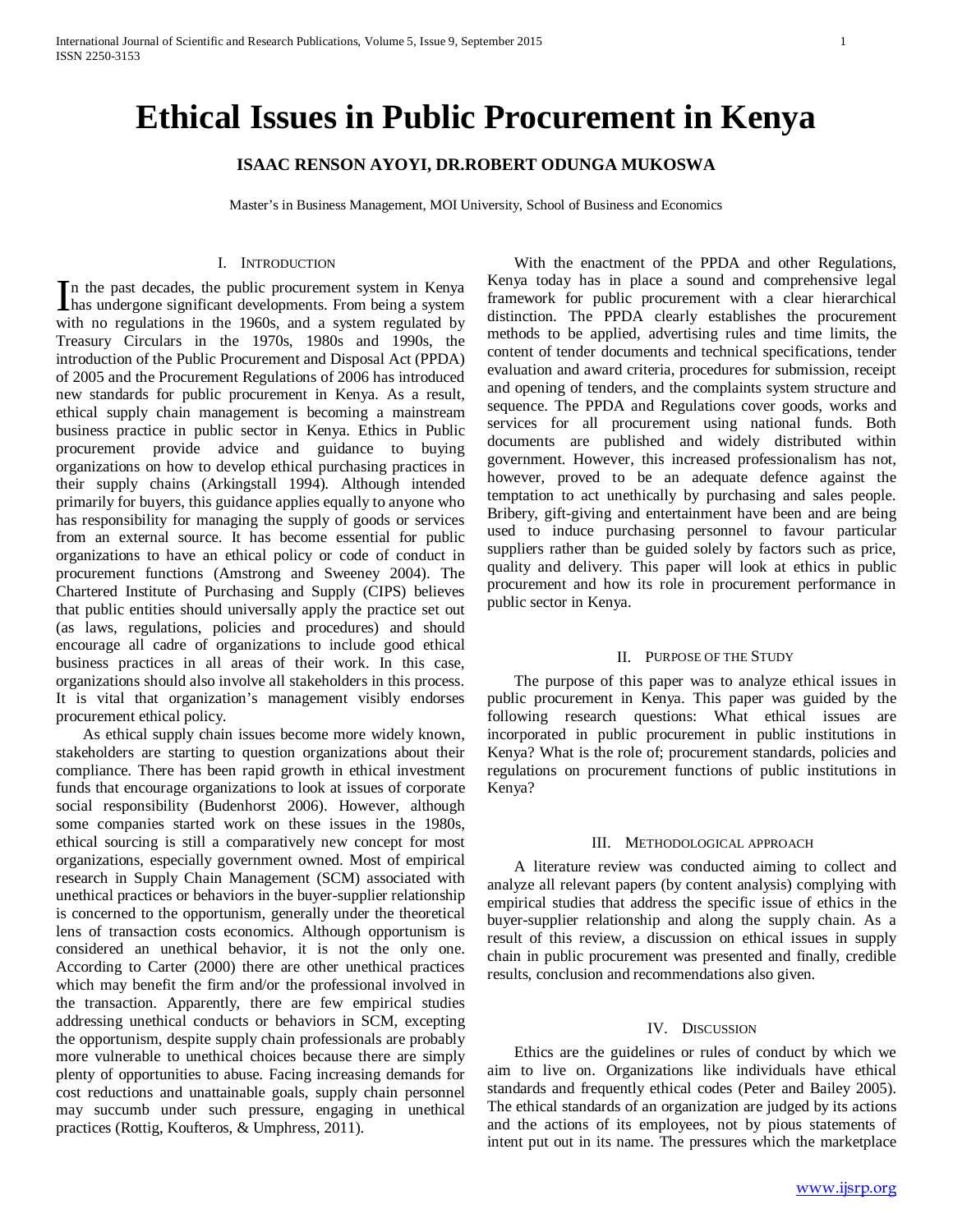exerts on purchasing departments and on individual buyers make it essential that top management, purchasing and supply managers, buyers and all other members of the procurement system recognize and understand both professional and ethical standards required in performance of their duties. According to Kothari (2004) emphasizes on procurement ethics being important in procurement for the following reasons: procurement staffs are the representatives of their organization in dealing with suppliers, sound ethical conduct in dealing with suppliers is essential to the creation of long-term relationships and the establishment of supplier good will, it is impossible to claim professional status for procurement without reference to a consideration of its ethical aspects.

 The theoretical background underlying this review comprises three different fields of knowledge: *supply chain management*, *business ethics*, and *behavioral ethics*. In this study, the definition of supply chain management (Procurement) is that offered by Mentzer, DeWitt, Keebler, & Min (2001): 'Supply chain management is defined as the systemic, strategic coordination of the traditional business functions and the tactics across these business functions within a particular company and across business within the supply chain, for the purposes of improving the long-term performance of the individual companies and the supply chain as whole'. With this definition, the focus of SCM is on the different levels of analysis and the business operations within the channel from the point-of-origin to the point-of-consumption. Business ethics pertains to the conceptual field of social responsibility, which has been centered a real debate for decades, showing very different philosophical positions. For example, Friedman (1992) argued that the doctrine of social responsibility is "fundamentally subversive", asserting: "Few trends could so thoroughly undermine the very foundations of our free society as the acceptance by corporate officials of a social responsibility other than to make as much money for their stockholders as possible" (Friedman, 1992). Acknowledging the primacy of economic concerns, (McGuire, 1993) accommodates a broader view of the firm's social responsibility: "The idea of social responsibilities supposes that the corporation has not only economic and legal obligations, but also certain responsibilities to society which extend beyond these obligations" (McGuire, 1993).

 In a slightly different path, Sethi (1975) proposes a set of three dimensions to corporate social responsibility: (1) social obligation, (2) social responsibility, and (3) social responsiveness. Social obligation involves corporate behavior in response to market forces or legal constraints. Social responsibility "implies bringing corporate behavior up to a level where it is congruent with the prevailing social norms, values and expectations" (Sethi, 1975). Finally, Carrol (1979) proposed a definition of social responsibility that fully address the entire range of obligations business has to society: "social responsibility must embody the economic, legal, ethical, and discretionary expectations that society has of organizations at a given point in time" (Carrol, 1979). These four categories are not mutually exclusive, nor are they intended to represent a continuum. According to Carrol (1979), these categories are neither cumulative nor additive. Although all these responsibilities have always simultaneously existed for business organizations, the history suggests an early emphasis on the economic and then legal aspects and a later concern for the ethical and discretionary aspects.

 For this review purposes, the framework proposed by Carrol (1979) comprises the concept of ethical responsibility to be used going forward: although the economics and legal responsibilities embody ethical norms, there are additional behaviors and activities that are not codified into law but nevertheless are expected of business by society's members. Important to note that the discretionary responsibilities, as described by Carrol (1979), are those purely voluntary, and the decision to assume them is guided only by a business's desire to engage in social roles not mandated, not required by law, and not even generally expected of businesses in an ethical sense.

 Unethical behavior conceptualization is often found in the decision-making literature. For some authors, unethical intention is used as a proxy of unethical behavior (Kish-Gephart, Harrison, & Trevino, 2010). Unethical intention is defined as the expression of one's willingness or commitment to engage in an unethical behavior. Unethical behavior is defined as any organizational member action that violates widely accepted (societal) moral norms. These definitions are convergent with recent behavioral ethics literature (Kaptein, 2008; Trevino, Weaver, & Reynolds, 2006). Despite research that address individual-level determinants of ethical and unethical decision making at work has grown significantly in the past few years, a recent meta-analysis on the topic concludes that still little is known about how and under what circumstances individuals make unethical choices. The most studied ethical decisionmaking framework was proposed by Rest (1986) and comprises a sequence of elements considered antecedents of an ethical/unethical behavior/decision: moral awareness, moral judgment and moral motivation. Recognizing an ethical issue and solving it means determining whether a specific behavior or decision is right or wrong (Treviño, Weaver, & Reynolds, 2006). In this sense, formal communication of organizational values and principles, by the establishment of codes of conduct and codes of ethics, have been allowed firms express expectations or guidelines for employees regarding a variety of issues (Rottig, et al., 2011).

 In relation to this, Public procurement means the process of acquiring goods, works and services by government procuring entities. The process includes purchasing, hiring, leasing or any other contractual means of engaging suppliers in provision of public services to the public. The public procurement goals include; satisfying the customer in terms of cost, quality and in timely manner, minimizing administrative operating costs, conducting business with integrity, fairness and openness and fulfilling public objectives. Rwoti (2005) noted that effective application of procurement ethics is a major challenge facing many organizations around the globe. The level of application of procurement ethics has been used as a measure of the state of organization corporate image and corporate social responsibility practices hence supply chain management ethics is nowadays considered a core factor for business success. Low level of procurement regulations compliance by government ministries and lack of effective enforcement of regulations implementation by the government encourages cases of unethical procurement practices in Kenya (GoK 2006).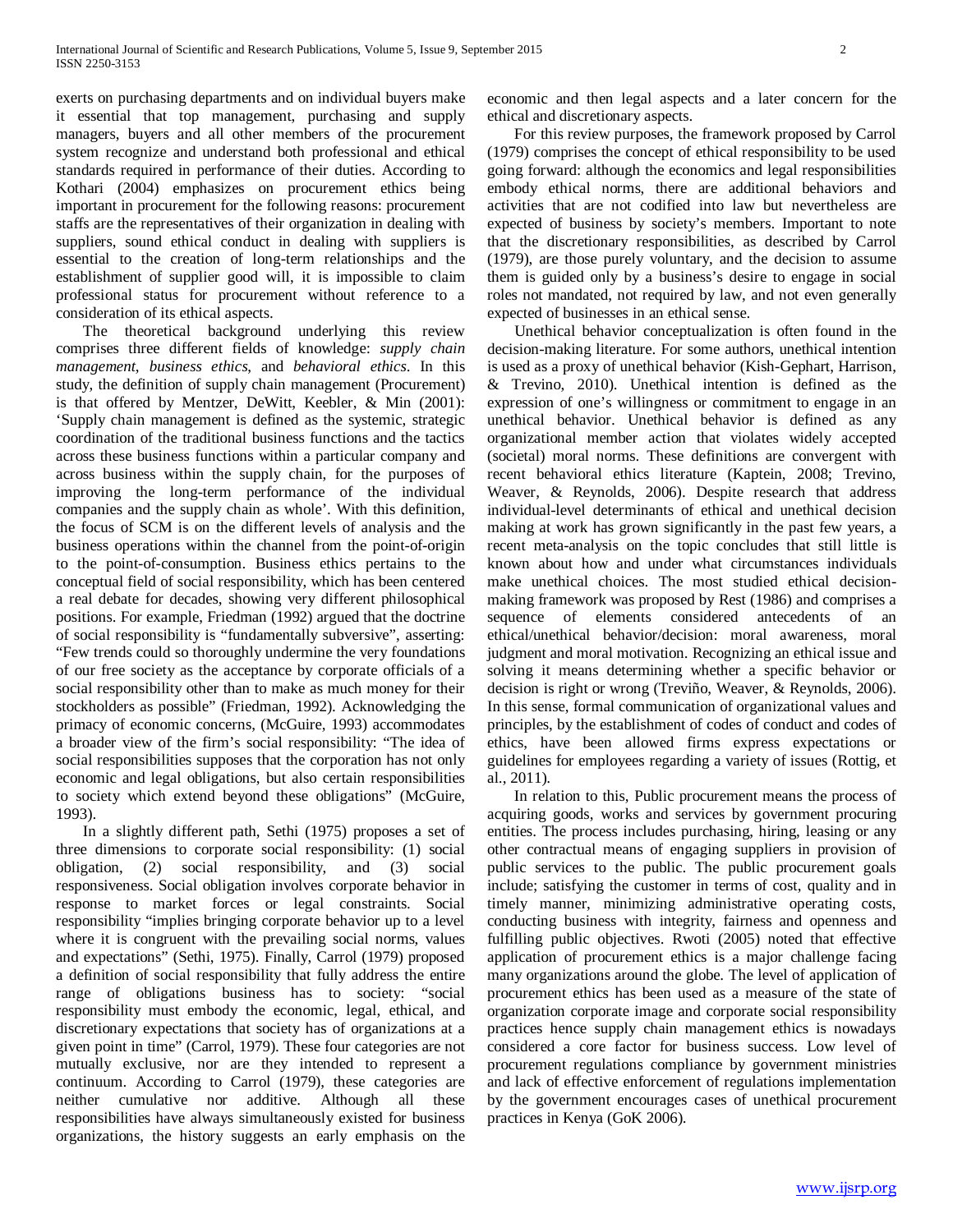The rise of supply chain management and procurement in Kenya is associated to a number of unethical business practices that violates codes of conduct. For instance when tendering processes is not executed in a transparent manner, then suppliers may have chances and vantages to solicit for consideration by advancing bribes and other forms of corruption. Transparency, fair treatment in bidding and awards of tenders, accountability and responsible purchasing and supply have a positive implication on procurement processes in any organization and could thus result into increased performance and delivery. This is not possible without employing ethical theories. According to Rwoti (2005) compliance with the formal elements gives an indication of knowledge of the rules. Procurement managers will comply with the rules if they perceive them as clear. Lack of clarity increases the possibilities for procurement regulations noncompliance. Lack of familiarity with procurement rules results into poor compliance levels and this leads to inefficiency which negatively affects organizations performance.

 In this case, public procurement is the main process through which the government operates and spends public money. It is estimated that in Kenya public procurement accounts for over 10% of Gross Domestic Product (GDP), making it a large market for suppliers and contractors (GoK 2006). With this amount of resource public procurement tops the list of sectors with high opportunities for corruption. This therefore means that every effort should be made to erect safeguards to check against corrupt malpractices in public procurement. It is against this background that Kenya Anti-Corruption Commission has partnered with the Public Procurement Oversight Authority (PPOA) to issues corruption prevention guidelines in public procurement as part of its corruption prevention strategies and in line with the wider public financial management reforms that Kenyan government has been initiating. The issuance of these guidelines is further anchored in Section 9(c) (i) and (iv) of the Public Procurement and Disposal Act, 2005 read together with regulation 30 of the Public procurement and Disposal regulations, 2006. These guidelines are aimed at assisting public procuring entities in checking corruption in the procurement processes and instilling ethics as well in public procurement. This guideline highlights procurement methods, the procurement processes and various manifestations of corruption and corruption prevention strategies.

# V. CONCLUSION

 Public sector has become highly competitive, and the industry therefore focuses a lot on principles of efficiency of procurement process. But this paper shows that for long term efficiency and effectiveness, competency need to be built on the ethical code of conduct in public procurement. The paper brings us to the conclusion that the more ethical practices are adhered in public organization, the better the effectiveness of the procurement process and hence the more customers will be satisfied. Furthermore this paper asserts that the more public organizations adhere to a strong ethics policy, the more likeliness to enjoy a long-term competitive advantage. Despite the government implementation of policies in procurement, its full adoption is still a challenge since the organizations lacks the capacity to do so. Lack of a procurement ethics training policy is enough proof since all the ethical practices are just mere guess work.

This article has reviewed the ethics at the interface between purchasing and supplier/contractor from an international perspective and provided evidence of the degree to which their interaction is marked by unethical behaviour. Bribery is seen as being the most significant problem, particularly, though not exclusively, in public procurement in Kenya. Many public organizations operate lower ethical standards, and that corruption is endemic in their procurement functions. However, there are positive movements to improve the situation by; for example, introducing codes of ethics which, although they have limitations, can influence the climate within which procurement processes are conducted.

## VI. RECOMMENDATIONS

 Efforts foster ethics in public procurement ought to be seen as the responsibility of both public entities (employee and employers) and bidders/contractors. Prevention of corruption deals; collusion and malpractices are essential elements of risk management in procurement. The purchasing unit should not be solely responsible for making the organizations purchase decisions. Instead, it should involve individuals from entire organization. In various committees, organization personnel can work together in order to achieve the larger goals of the organization's strategy. Ethical procedures should comprise clear and transparent rules as well as clear behavioral rules for all the parties in the procurement process. The corruption Prevention Guidelines in public procurement need frequent review to cope with changing trends in procurements procedures. This paper recommends that there is need for establishment a procurement training policy and code of ethics. This will provide the staff involved in the process with the much needed knowledge and guidance. The state of procurement professional in public sector in Kenya need to be improved especially now when the public sector is facing accusations of procurement malpractices and procurement in efficiencies at high levels.

#### **REFERENCES**

- [1] Arkingstall, D. (1994), "Ethics in practice what is acceptable to the buyers of tomorrow?", Purchasing & Supply Management, October, pp. 12-13.
- [2] Armstrong, R.W. and Sweeney, J. (2004), "Industry type, culture, mode of entry and perceptions of international marketing ethics problems: a crosscultural comparison", Journal of BusinessEthics, Vol. 13, pp. 775-85.
- [3] Badenhorst, J.A. (2006), "Unethical behaviour in procurement: a perspective on causes and solutions", Journal of Business Ethics, Vol. 13, pp. 739-45.
- [4] Carrol, A. B. (1979). A three-dimensional conceptual mode of corporate social performance. Academy of Management Review, 4(4), 497 - 505.
- [5] Friedman, M. (1962). Capitalism and freedom. Chicago: University of Chicago Press.
- [6] Kaptein, M. (2008). Developing a measure of unethical behavior in workplace: a stakeholder perspective. Journal of Management, 34(5), 978- 1008.
- [7] Kish-Gephart, J. J., Harrison, D. A., & Trevino, L. K. (2010). Bad Apples, Bad Cases, and Bad Barrels: Meta-Analytic Evidence About Sources of Unethical Decisions at Work. Journal of Applied Psychology, 95(1), 1-31.